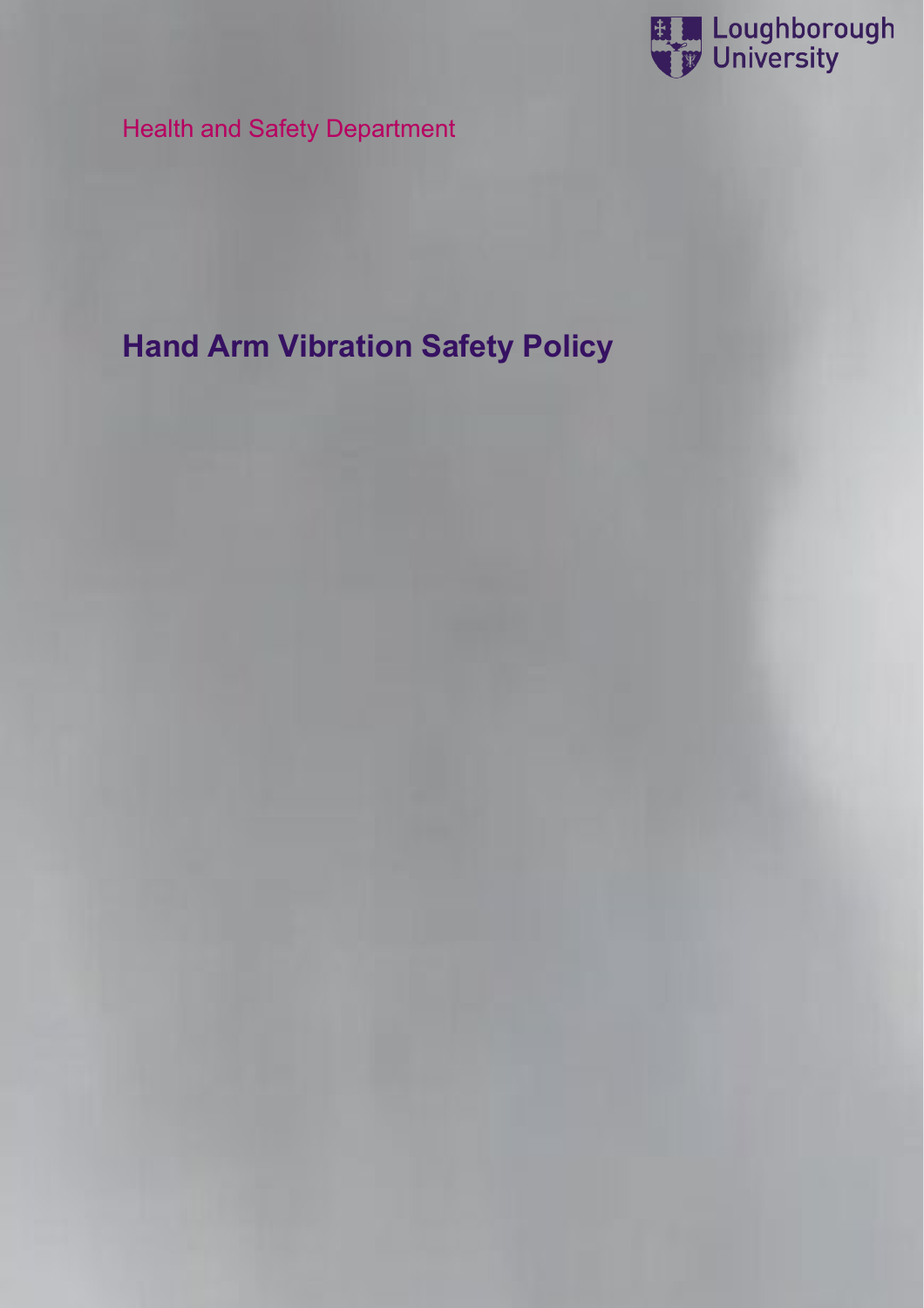### Document Control



| <b>Document Details</b> |                 |  |
|-------------------------|-----------------|--|
| Reference               | TBC             |  |
| <b>Version Number</b>   |                 |  |
| <b>Effective From</b>   | 01/11/2019      |  |
| <b>Approval Date</b>    |                 |  |
| <b>Reviewed Date</b>    | March 2022      |  |
| Author                  | Michael Commons |  |

| <b>Document Revision History</b> |                                                      |                     |             |
|----------------------------------|------------------------------------------------------|---------------------|-------------|
| Date                             | <b>Revisions Made</b>                                | Revisions made by   | Approved by |
| 01/11/2019                       | Convert Policy to include LU Campus wide from<br>FM. | Michael Commons     | TBC         |
| March 2022                       | <b>Scheduled Revision</b>                            | <b>Marion Keogh</b> |             |
|                                  |                                                      |                     |             |
|                                  |                                                      |                     |             |
|                                  |                                                      |                     |             |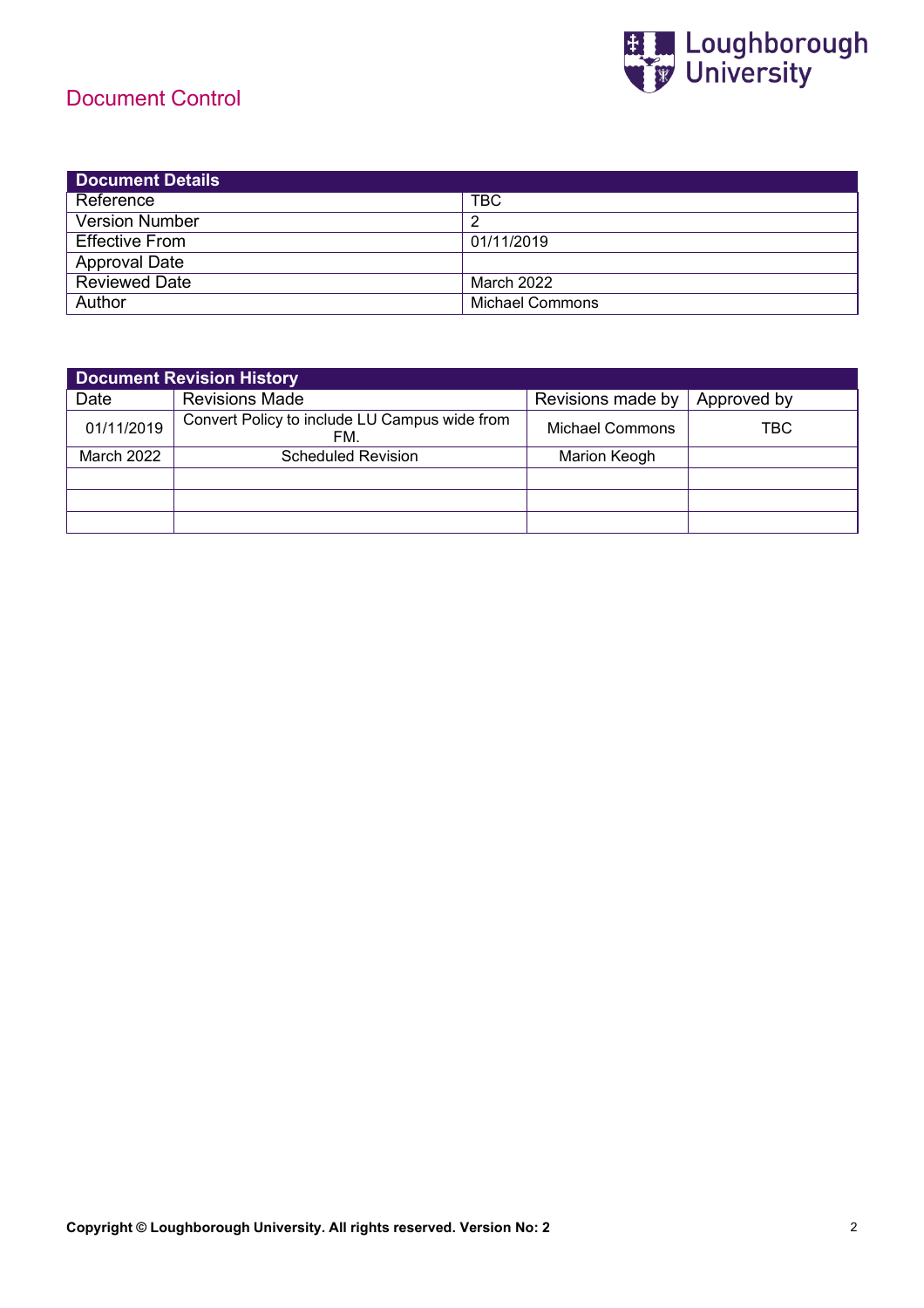

## **Contents**

- 1. Overview<br>1.1 Purpose
- **Purpose**
- 1.2 Scope<br>1.3 Definiti
- **Definitions**
- 1.4 Effects of vibration injury
- 2. Key legislative requirements
- 2.1 Control of Vibration at Work Regulations 2005
- 2.2 Other key legislation
- 3. Duty Holders<br>3.1 Deans of Schoo
- Deans of Schools/Heads of Professional Services
- 3.2 School/Department Safety Officers<br>3.3 Line Manager/Academic Supervisor
- 3.3 Line Manager/Academic Supervisor
- 3.4 Occupational Health Service<br>3.5 Facilities Services Grounds a
- 3.5 Facilities Services Grounds and Gardens
- 3.6 Employees, Students and Visitors

#### 4. General Requirements and Guidance

- 4.1 Purchase and acquisition
- 4.2 Hand Arm Vibration risk assessment Risk assessments<br>4.3 Training
- 4.3 Training
- **Health Surveillance**

# 5 Specific Requirements<br>5.1 The Health and Safety at V

- The Health and Safety at Work Act 1974
- 5.2 The Management of Health and Safety at work Regulations 1999
- 5.3 The Provision and Use of Work Equipment Regulations 1998
- 5.4 The Control of Vibration at Work Regulations 2005
- 6 Technical references and further reading<br>6.1 L140 HAVs Guidance
- L140 HAVs Guidance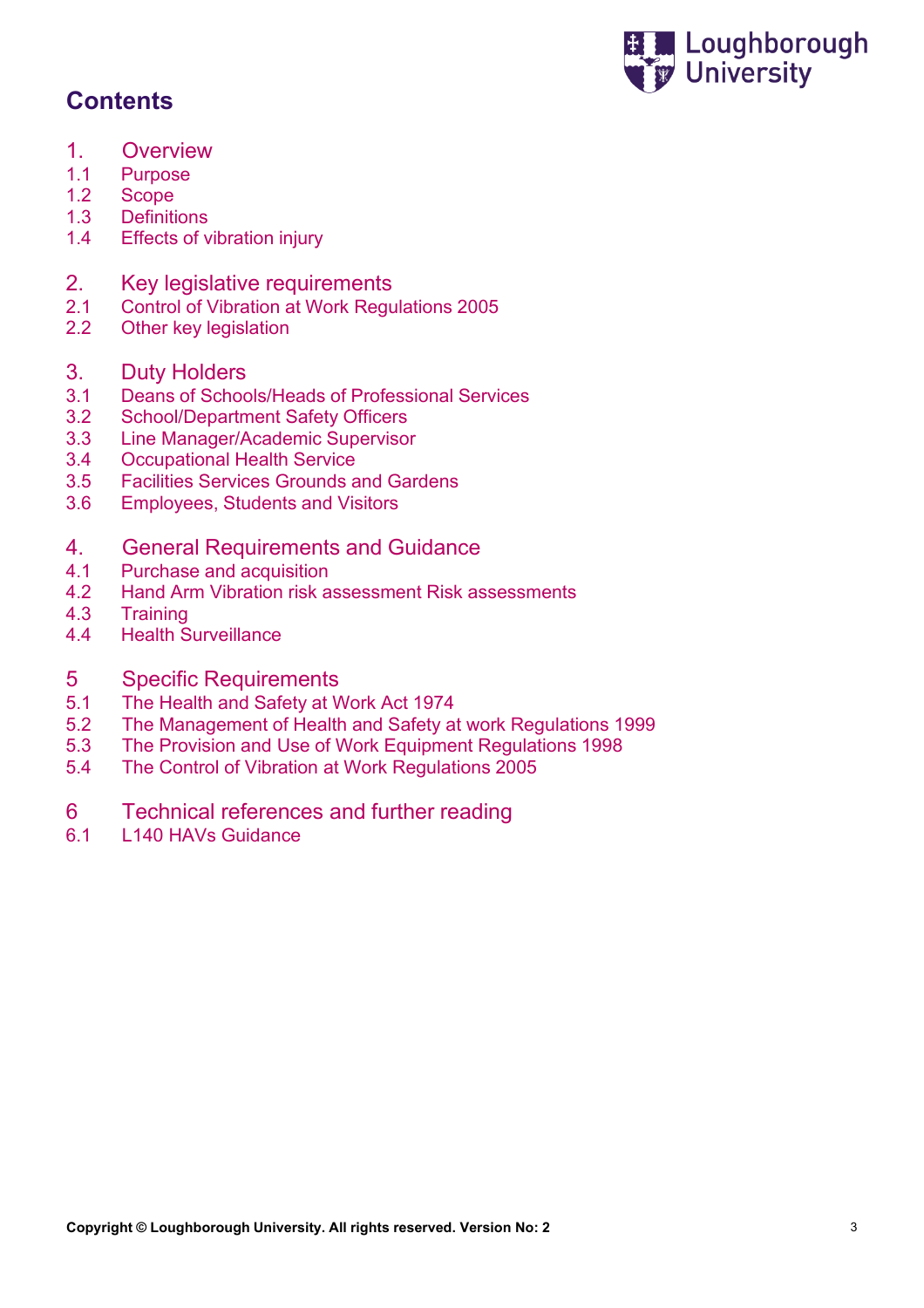

#### **1.1** Purpose

It is the policy of Loughborough University to ensure that all staff who use hand-held power tools and equipment are prevented from developing hand-arm vibration related health conditions. Examples of roles which are at higher risk when frequently using hand-held power tools are the Grounds and Gardens and maintenance teams.

Regular and frequent exposure to hand-arm vibration can lead to permanent health effects. This is most likely when contact with a vibrating tools and equipment is a regular part of a person's job. Occasional exposure is unlikely to cause ill health.

A fundamental requirement of this policy is to reduce exposure to 'as low as reasonably practicable'. Restricting exposure to just below the Exposure Action Value may will still result in many workers developing hand-arm vibration syndrome (HAVS).

### **1.2** Scope

This policy applies to all work involving the use of hand-held power tools and equipment, ensuring that the necessary controls are in place to prevent, or where this is not possible, to reduce the risk so far as is reasonably practicable to human health and safety.

The policy applies to all staff, students (both postgraduate and undergraduate) and personnel (e.g. contractors) at workplaces under the control of Loughborough University.

#### **1.3** Definitions

• Hand Arm Vibration (HAV): Mechanical vibration transmitted from work processes into an employee's hands and arms.

• Handheld Equipment: pedestrian lawn mowers, hedge cutters, strimmer's, and backpack blowers.

• Exposure Action Value (EAV) – 2.5 m/s2 A (8) (exposure averaged over a day) Wherever exposure at or above this level occurs, actions (including health surveillance) are required to control the risk.

- Exposure Limit Value (ELV) 5 m/s2 A (8) (exposure averaged over a day) This is the maximum vibration exposure permitted for any individual on a single day.
- Trigger time it is the actual time an employee's hands are in contact with the equipment, not the overall time it takes to complete the job

#### **1.4** Effects of vibration injury

Employees whose hands are regularly exposed to vibration may suffer from symptoms due to pathological effects on the muscles, circulatory and nervous system, and other tissues of the hand and arm. Where they affect the hands or arms the symptoms are collectively known as hand-arm vibration syndrome (HAVS). HAVS symptoms may include the following components.

• **Neurological** symptoms of HAVS include numbness and tingling in the fingers, and a reduced sense of touch and temperature. This nerve damage can be disabling, making it difficult to feel, and to work with, small objects.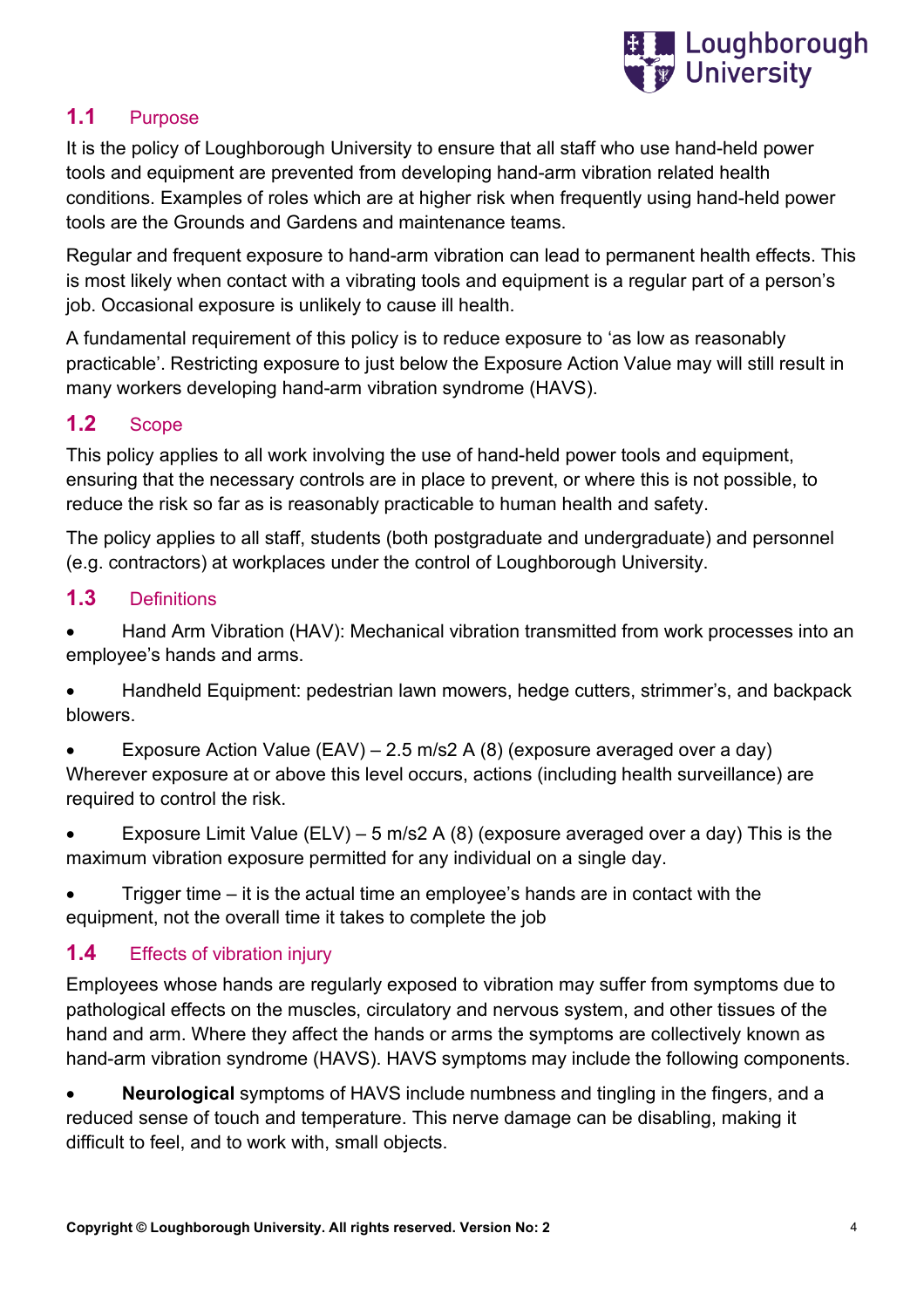

**Vascular** - Episodic finger blanching is the characteristic vascular sign. This is sometimes known as 'vibration white finger', 'dead finger' or 'dead hand'. The main trigger for the symptoms is exposure to the cold, for example being outdoors early on a winter's morning. The symptoms can also be triggered by localised or general body cooling in otherwise warm environments. Although vibration causes the condition, it does not precipitate the symptoms.

• **Muscular** and soft tissue. Employees may complain of joint pain and stiffness in the hand and arm. Grip strength can be reduced due to nerve and muscle damage. An individual employee suffering from HAVS may not experience the complete range of symptoms, for example symptoms related to the neurological component can be present in the absence of vascular problems and vice versa. Neurological symptoms generally appear earlier than finger blanching. Carpal tunnel syndrome, a disorder of the hand and arm giving rise to tingling, numbness, weakness, pain and night waking, can be caused by exposure to vibration.

The symptoms of HAVS are usually progressive with continuing exposure to vibration. There will be individual variation in the timing and rate of deterioration. The degree to which symptoms regress on removal from exposure to vibration is not known with any certainty and the condition may be irreversible.

#### **2.** Key legislative requirements

- Control of Vibration at Work Regulations 2005.
- The Health and Safety at Work (etc) Act 1974
- Provision and Use of Work Equipment Regulations 199
- The Management of Health and Safety at Work Regulations 1999

#### **3.** Duty holders

#### **3.1** Deans of Schools/Heads of Professional Services

Deans of Schools/Heads of Professional Services shall:

- Nominate a person(s) (usually the Departmental Safety Officer) to implement the vibration regulations within the department or section, and ensure they have the necessary skills and competence.
- Support the nominated person(s) in implementing measures to comply with the vibration regulations.
- Ensure all managers and employees within the department discharge their responsibilities in accordance with this policy.
- Seek confirmation from School/Service staff that arrangements are still effective
- Ensure training and competencies for all relevant staff and students.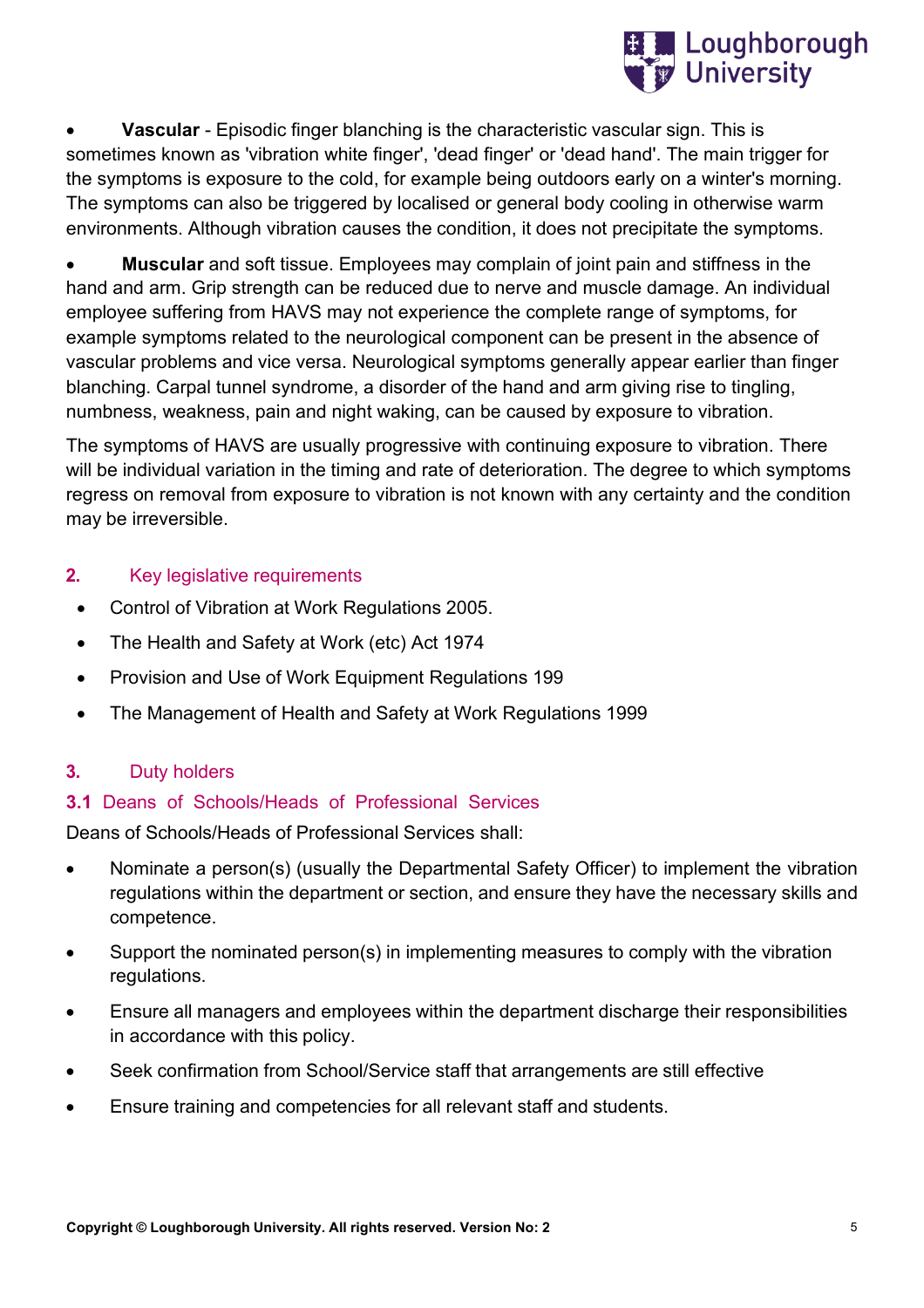

#### **3.2** School/Department Safety Officers or Responsible Person (RP)

SSO's/DSO's/RP shall monitor the effectiveness of any control measures and make recommendations to the Dean of School/Head of Service as necessary. In particular:

- Monitor that all HAVs operations are in accordance with the policy and ensure the asset list is kept up to date with the vibration magnitude and historical maintenance records are kept.
- Assist in training of all staff, students and visitors
- Audit risk assessments documentation to verify that suitable and sufficient assessment are in place and up to date.
- Suitable personal protective equipment (PPE) is provided where appropriate and is maintained to a good order. Reusable items are regularly examined for faults, damage, wear and tear.
- Verify that plant, equipment and engineering controls are maintained in accordance with the agreed maintenance schedule.
- Liaise with occupational health service to arrange health surveillance if its suspected that staff are exceeding the EAV.

#### **3.3** Line Managers/Academic Supervisors

Staff who are responsible for managing the activities carried out by students and staff, have a duty to ensure the health and safety of the students/staff they supervise and have responsibilities where their students/staff operate handheld power tools and equipment.

Line managers are responsible for the health and safety of the staff/students they manage and others who may be affected by their work.

Line Managers/Academic Supervisors will ensure:

- Understand the scope and content of the Vibration regulations where this is relevant to work in their area
- Ensure vibration factors are considered when hiring or purchasing new equipment
- Ensure that necessary vibration risk assessments have been undertaken for any equipment used by those in their charge
- Implement and enforce vibration control measures, in conjunction with the Departmental safety officer
- Ensure employees are suitably trained in all aspects of operating equipment, including vibration control

#### **3.4** Occupational Health Service

The Occupational Health Advisor shall:

- Provide health surveillance on request
- Give feedback and guidance on risk to individuals following health surveillance
- Feedback group results from health surveillance to the appropriate manager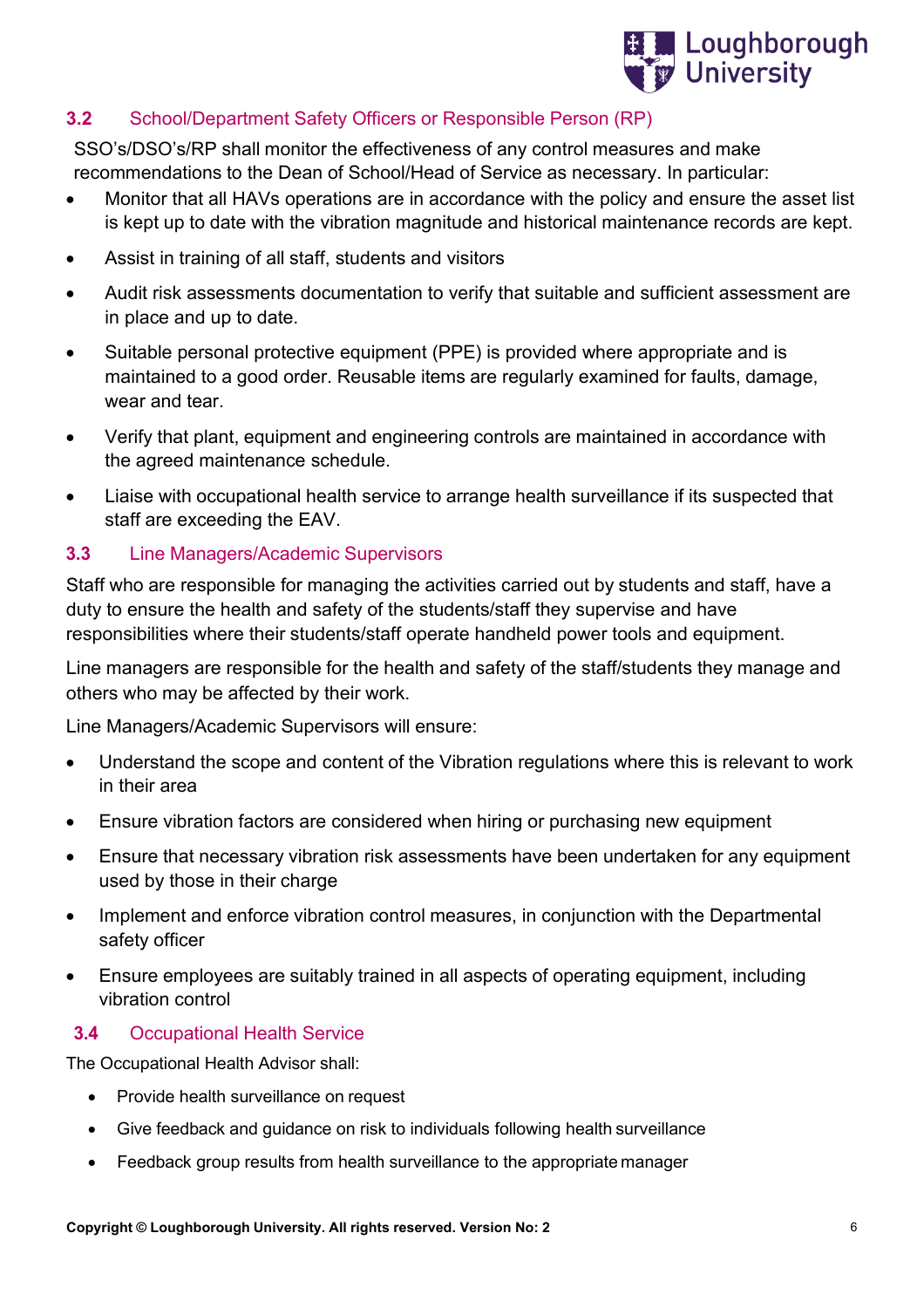

• Advise the appropriate manager if there are restrictions on an individual's ability to work due to health risks.

#### **3.5** Facilities Services Grounds & Gardens

The Facilities Services Grounds & Gardens shall:

• Ensure all operational staff use the Reactec monitors when operating handheld tools and equipment.

• Ensure Occupational health service are aware of staff who are likely to exceed the action value.

Make staff have received suitable and sufficient training.

#### **3.6** Employees, students and visitors

Employees and students shall:

- Attend training as requested by the SSO/DSO
- Ask for approval prior to purchasing handheld tools and equipment.
- Carry out HAVs risk assessments before commencing work. required.
- Co-operate with the University to implement any control measures identified in the HAVs risk assessments
- Report any defects or deficiencies in these measures (e.g. problems with PPE, or concerns regarding tooling.
- Dispose of tools and equipment in accordance with School arrangements

#### **4** General Requirements and Guidance

#### **4.1** Purchase and acquisition

The following requirements relate to both the purchase and acquisition of all vibrating handheld tooling.

Buy smooth – purchase handheld tooling and equipment which has a low vibration magnitude and low noise emissions.

Create an asset list of all handheld tooling and equipment.

Ensure all handheld tooling is maintained with records are regularly updated.

#### **4.2** Hand Arm Vibration risk assessment Risk assessments

The fundamental requirement of the risk assessment is to enable managers to control the risk to prevent injury to employees. Furthermore, hand-arm vibration shall be managed in such a way to reduce the exposure level to As Low AS is Reasonably Practicable (ALARP). Where guidance on exposure times is given in the risk assessment, these should be treated as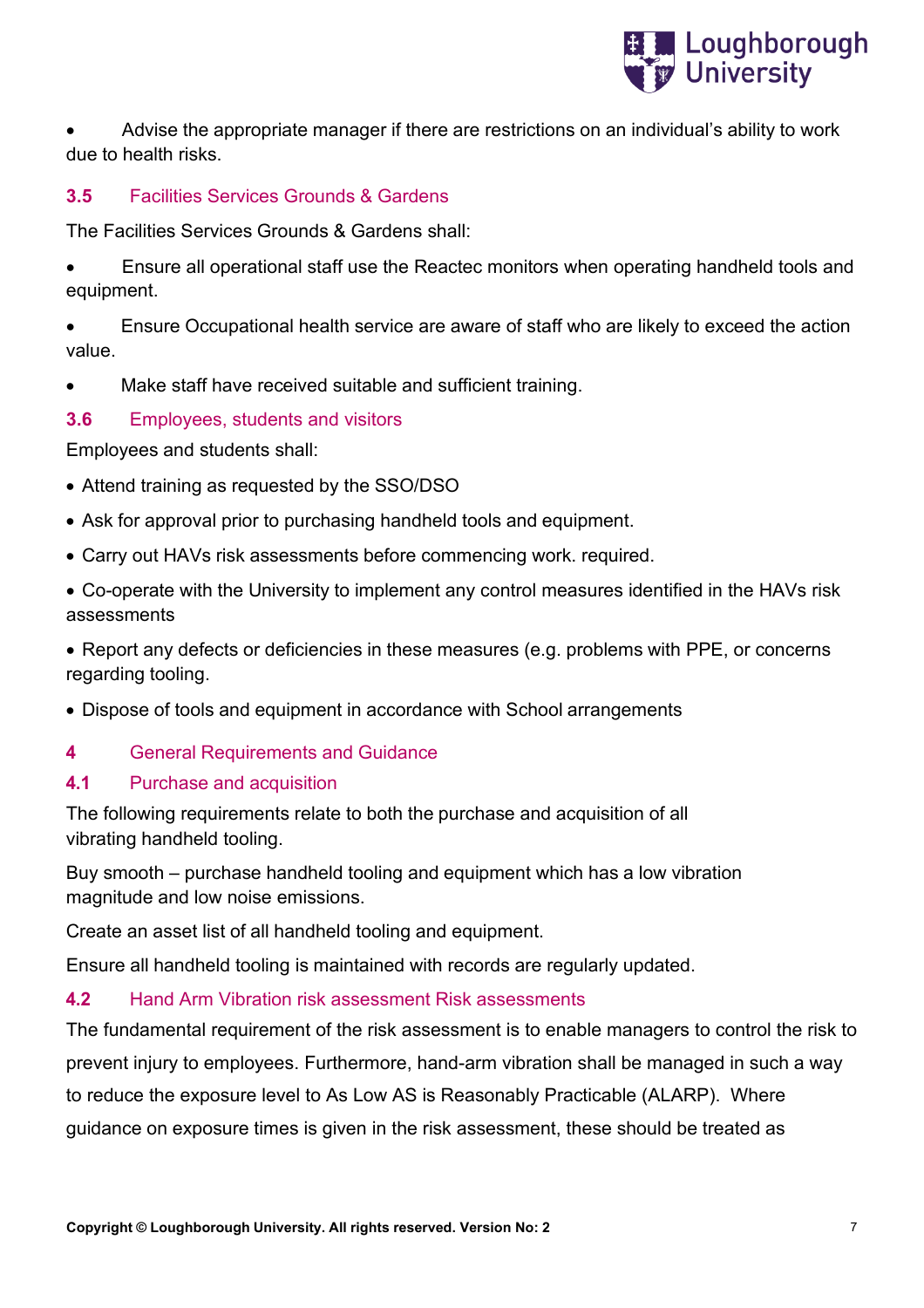

maximum exposures and every opportunity should be taken to reduce exposure below the action value (EAV).

When conducting the risk assessment, the following steps should be followed:

• Identify all existing powered tools, equipment and machinery which potentially pose a risk of hand arm vibration.

Review and observe the conditions under which such powered tools, equipment and machinery are used to obtain a true and representative appreciation of the nature of the work

• Identify the maximum duration of their use ('trigger time') in any working day, if necessary, by keeping a log or using monitoring devices

Assess the vibration magnitude from each piece of equipment used. This information may be provided by the manufacturer; however, manufacturers' data will often come from testing under specific controlled conditions which are very different from normal working practices and therefore may significantly underestimate exposures in practice. Additional information from on-site measurement or from databases of vibration levels may be required.

• Consider individual factors such as pre-existing health conditions that may increase risk from vibration exposure for individual employees;

• Ensure that employees use equipment correctly. Poor posture, technique etc. may increase vibration exposure from a particular activity by up to 50% compared to colleagues.

• Contact the LU safety team to discuss the most appropriate approach to managing vibration for your specific activities.

The risk assessment should detail the measures in place to reduce the risk from vibration exposure and where applicable may include an Action Plan indicating any further measures planned. The vibration risk assessment can be a standalone document, or can be incorporated into task specific risk assessment document for a department or process where this is more appropriate

Before being used, noise and hand-arm vibration information shall be passed to operators stating the risk to the individual and making it clear how long the equipment can be used without risk (maximum trigger time) and the type of hearing protection required when it is being used.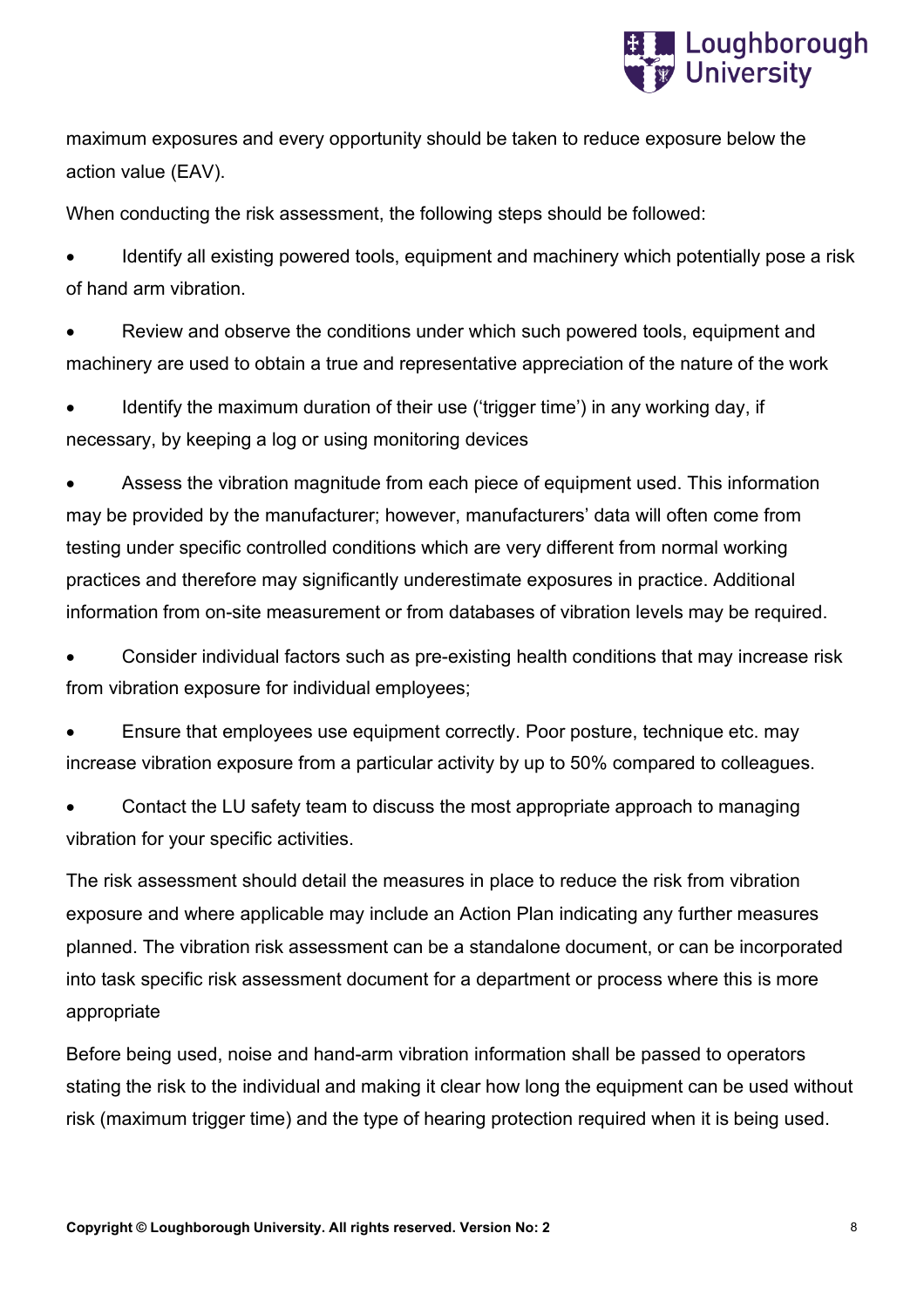

#### **4.3** Training

Line Managers and Supervisors shall be responsible for ensuring that those in their team are properly trained in the safe use of the tools they are using. The training should include the manufacturers' advice on tool use and maintenance. Advice on minimising tool use, maximum usage times, the cumulative effect of using different tools on the same day and how to report any concerns they have should be included.

In conjunction with the University Health, Safety and Risk Manager and the Occupational Health Advisor, the appointed person (in FM the FM Health and Safety Manager) will arrange suitable training for Supervisors, Line Managers and Operatives when they take up post at the University and thereafter every three years or following the introduction of new working arrangements. The training will include advice on; -

- using tools as recommended by their supervisors,
- the measures taken to eliminate or control the risk due to hand- arm vibration
- the exposure limits and action values and what they represent, including the cumulative effect of using more than one vibrating tool or piece of equipment,
- the measurement of vibration, particularly regarding trigger or contact times
- the content of the risk assessment and how it is used to help control the risk
- why and how staff can identify and report signs of injury,
- the arrangements for health surveillance for those identified as at risk,
- the collective results of the health surveillance appropriate to staff
- the requirement to follow instructions given on safe working practices, report problems with their equipment (such as perceived unusually high vibration) and cooperate with this programme of control measures.
- Tools and equipment shall only be used by those trained to operate them safely.

Training and information shall be given to employees on the risks of vibration, and the various control measures to reduce the risk.

All employees whose work might expose them to handheld vibration will be given suitable training.

Supervisors will receive the same training with additional material relating to the vibration action plan and their role within it, the rules adopted to ensure that maximum daily use is not exceeded